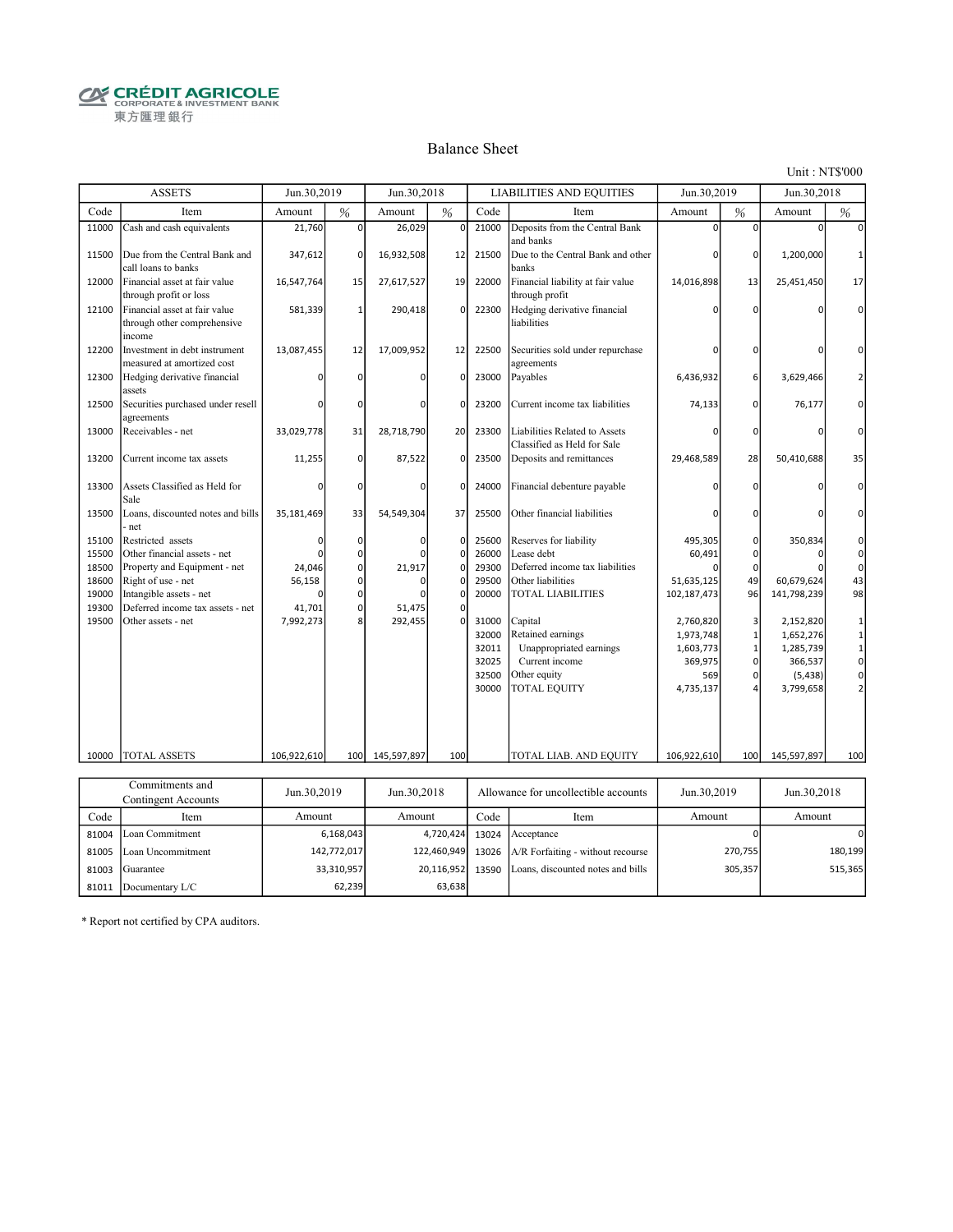**CRÉDIT AGRICOLE** 東方匯理銀行

#### Consolidate Income Statement

Unit : NT\$'000

|       |                                                                                                              | 2019Q2      |          | 2018Q2        |                |            |
|-------|--------------------------------------------------------------------------------------------------------------|-------------|----------|---------------|----------------|------------|
| 代碼    | 項<br>目                                                                                                       | Amount      | $\%$     | Amount        | $\%$           | Variable % |
| 41000 | Interest income                                                                                              | 806,463     | 127      | 792,120       | 113            |            |
| 51000 | Interest expense                                                                                             | (1,225,121) | (193)    | (921, 346)    | (131)          | 33         |
|       | Net interest (expense) income                                                                                | (418, 658)  | (66)     | (129, 226)    | (18)           | 224        |
|       | Other operating income                                                                                       |             |          |               |                |            |
|       | Commission income                                                                                            | 116,830     | 18       | 71,787        | 10             | 63         |
|       | Gain (loss) on financial assets or liabilities                                                               | 1,187,606   | 187      | 1,793,205     | 256            | (34)       |
|       | measured at fair value through profit and loss<br>Gain (loss) on debt instrument at fair value through other | (1,099)     | 0        | (1,710)       | 0              | (36)       |
|       | comprehensive income<br>Gain (loss) on financial asset measured at amortized cost                            |             | 0        | 9,797         | 1              | 0          |
|       | Foreign exchange gains (losses) - net                                                                        | (455, 580)  | (72)     | (1, 228, 664) | (175)          | (63)       |
|       |                                                                                                              | 624         | 0        |               | 0              | $\Omega$   |
|       | Impairment loss on assets (reversal of<br>impairment loss on assets)                                         |             |          | (563)         |                |            |
|       | Others                                                                                                       | 205,506     | 32       | 186,340       | 27             | 10         |
|       | Net income                                                                                                   | 635,229     | 99       | 700,966       | 101            | (9)        |
| 58200 | Bad debt expenses                                                                                            | 212,399     | 33       | 103,649       | 15             | 105        |
|       | Operating expenses                                                                                           |             |          |               |                |            |
| 58500 | Employee benefits                                                                                            | (179,068)   | (28)     | (143, 701)    | (21)           | 25         |
| 59000 | Depreciation and amortization expense                                                                        | (11, 789)   | (2)      | (1,831)       | 0              | 544        |
| 59500 | Other general and administrative expenses                                                                    | (227, 467)  | (36)     | (213, 273)    | (30)           |            |
|       | Consolidated income (loss) from continuing operations before                                                 | 429,304     | 68       | 445,810       | 64             | (4)        |
| 61003 | income tax<br>Consolidated income (loss) from continuing operations - Income                                 | (59, 329)   | (9)      | (79, 272)     | (11)           | (25)       |
|       | tax (expense) benefit<br>Consolidated income (loss) from continuing operations - after                       | 369,975     | 58       | 366,538       | 52             |            |
| 62500 | income tax<br>Income (loss) from discontinued operations                                                     | 0           | 0        | ŋ             | 0              | 0          |
|       | Net income (loss)                                                                                            | 369,975     | 58       | 366,538       | 52             |            |
|       |                                                                                                              |             |          |               |                |            |
|       | Other comprehensive income                                                                                   |             |          |               |                |            |
| 65201 | Remeasurement of defined benift plans                                                                        | 0           | 0        | 0             | 0              | 0          |
| 65301 | Exchange differences on cumulative translation adjustments                                                   | 999         | 0        | (1, 446)      | 0              | (169)      |
| 65308 | Unrealized gain (loss) on debt instrument at fair value through<br>other comprehensive income                | 104         | 0        | 13,073        | 2              | (99)       |
| 65310 | Gain on reversal of impairment loss on debt instrument at fair<br>value through other comprehensive income   | $\Omega$    | 0        | 0             | 0              | 0          |
| 65320 | Other comprehensive income after tax                                                                         | 0           | 0        | O             | 0              | $\Omega$   |
| 65000 | Total other comprehensive income                                                                             | 1,104       | $\Omega$ | 11,628        | $\overline{2}$ | (91)       |
|       | Net income belong to:                                                                                        |             |          |               |                |            |
|       | Owners' equity                                                                                               | 369,975     | 58       | 366,538       | 52             | 1          |
|       | Non-controlling Interests                                                                                    |             |          |               |                |            |
|       | Total other comprehensive income belong to:                                                                  |             |          |               |                |            |
|       | Owners' equity                                                                                               | 371,078     | 58       | 378,165       | 54             | (2)        |
|       | Non-controlling Interests                                                                                    |             |          |               |                |            |

\* Report not certified by CPA auditors.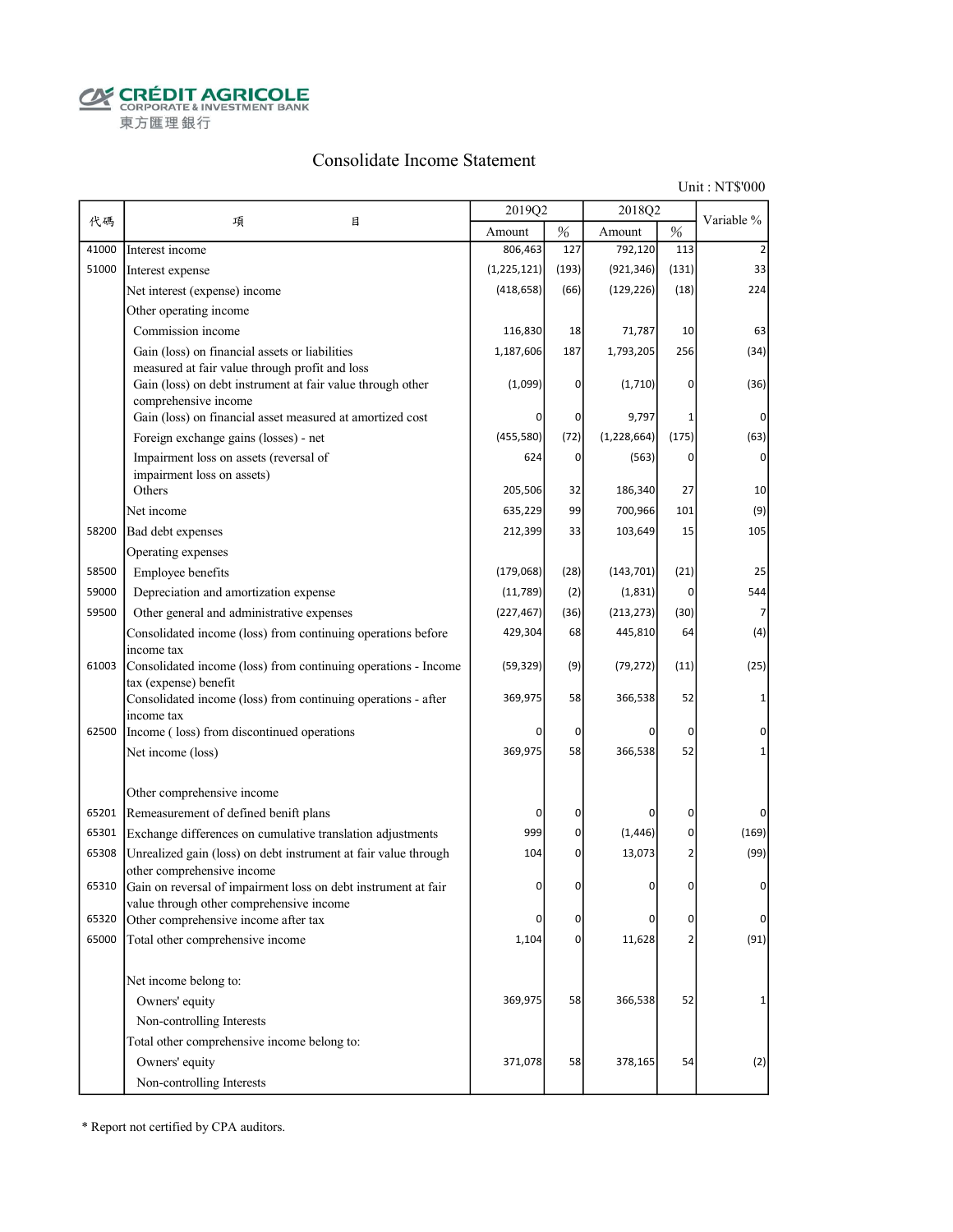

東方匯理銀行

#### Information on fair value hierarchy of financial instruments

Unit : NT\$'000

| Instrument item meansured at fair value        |            | Jun.30,2019 |            |         | Jun.30,2018              |           |            |         |
|------------------------------------------------|------------|-------------|------------|---------|--------------------------|-----------|------------|---------|
|                                                | Total      | Level 1     | Level 2    | Level 3 | Total                    | Level 1   | Level 2    | Level 3 |
| Non-derivative financial instruments           |            |             |            |         |                          |           |            |         |
| Asset                                          |            |             |            |         |                          |           |            |         |
| Financial assets designated at fair value      | 1,912,158  | 1,912,158   |            |         | 452,483                  | 452,483   |            |         |
| through profit or loss                         |            |             |            |         |                          |           |            |         |
| Held for trading financial asset               | 1,912,158  | 1,912,158   |            |         | 452,483                  | 452,483   |            |         |
| Equity investment                              |            |             |            |         |                          |           |            |         |
| Bond investment                                | 1,912,158  | 1,912,158   |            |         | 452,483                  | 452.483   |            |         |
| Others                                         |            |             |            |         |                          |           |            |         |
| Financial assets designated at fair value      |            |             |            |         |                          |           |            |         |
| through profit or loss on initial recognition  |            |             |            |         |                          |           |            |         |
| Financial asset at fair value through other    | 581,339    | 581,339     |            |         | 290,418                  | 290,418   |            |         |
| comprehensive income                           |            |             |            |         |                          |           |            |         |
| Equity investment                              | $\sim$     |             |            |         |                          |           |            |         |
| Bond investment                                | 581,339    | 581,339     |            |         | 290,418                  | 290,418   |            |         |
| Others                                         |            |             |            | ٠       |                          |           |            |         |
| Investment in debt instrument measured at      | 13,087,455 | 4,024,467   | 9,062,988  |         | 18,009,952               | 3,871,376 | 14,138,576 |         |
| amortized cost                                 |            |             |            |         |                          |           |            |         |
| Equity investment                              |            |             |            |         | $\overline{\phantom{a}}$ |           |            |         |
| Bond investment                                | 8,087,852  | 4,024,467   | 4,063,385  |         | 12,359,952               | 3,871,376 | 8,488,576  |         |
| Others                                         | 4,999,603  |             | 4,999,603  |         | 5,650,000                |           | 5,650,000  |         |
| Liabilities                                    |            |             |            |         |                          |           |            |         |
| Financial liabilities designated at fair value |            |             |            |         |                          |           |            |         |
| through profit or loss                         |            |             |            |         |                          |           |            |         |
| Held for trading financial liabilities         |            |             |            |         |                          |           |            |         |
| Financial liabilities designated at fair value |            |             |            |         |                          |           |            |         |
| through profit or loss on initial recognition  |            |             |            |         |                          |           |            |         |
| Derivatives financial instruments              |            |             |            |         |                          |           |            |         |
| Asset                                          |            |             |            |         |                          |           |            |         |
| Financial assets designated at fair value      | 14,635,606 |             | 14,635,606 |         | 27,165,044               |           | 27,165,044 |         |
| through profit or loss                         |            |             |            |         |                          |           |            |         |
| Hedging derivative financial assets            |            |             |            |         |                          |           |            |         |
| Liabilities                                    |            |             |            |         |                          |           |            |         |
| Financial liabilities designated at fair value | 14,016,898 |             | 14,016,898 |         | 25,451,450               |           | 25,451,450 |         |
| through profit or loss                         |            |             |            |         |                          |           |            |         |
| Hedging derivative financial liabilities       |            |             |            |         |                          |           | ÷.         |         |
|                                                |            |             |            |         |                          |           |            |         |

Financial asset changes in fair value measurement level 3

Income statement Other comprehe  $\begin{array}{c|c}\n\text{er complete} \\
\text{if the same line} \\
\text{if the same line} \\
\end{array}$ Level 3 Sale, disposal or settlement Converted out from Level 3 Financial assets designated at fair value through profit or loss - - - - - - - - Held for trading financial assets  $\blacksquare$ <br>Financial assets designated at fair value Financial assets designated at fair value through profit or loss on initial recognition - - - - - - - - Financial asset at fair value through other comprehensive income - - - - - - - - Investment in debt instrument measured at amortized cost - - - - - - - - Hedging derivative financial assets Item Profit/Loss valuation Increase during period Decrease during period Ending retained earning Beginning retained earnging

Financial liabilities changes in fair value measurement level 3

|                                                |                      |                                               |  |                 |                         |                                 |                               | Unit: NT\$000              |
|------------------------------------------------|----------------------|-----------------------------------------------|--|-----------------|-------------------------|---------------------------------|-------------------------------|----------------------------|
|                                                | Beginning            |                                               |  |                 | Increase during period  | Decrease during period          |                               |                            |
| Item                                           | retained<br>earnging | Valuation of profit/loss during<br>the period |  | Buy in or issue | Transfers to<br>Level 3 | Sale, disposal<br>or settlement | Converted out<br>from Level 3 | Ending retained<br>earning |
| Financial liabilities designated at fair value |                      |                                               |  |                 |                         |                                 |                               |                            |
| through profit or loss                         |                      |                                               |  |                 |                         |                                 |                               |                            |
| Held for trading financial liabilities         |                      |                                               |  |                 |                         |                                 |                               |                            |
| Financial liabilities designated at fair value |                      |                                               |  |                 |                         |                                 |                               |                            |
| through profit or loss on initial recognition  |                      |                                               |  |                 |                         |                                 |                               |                            |
| Hedging derivative financial liabilities       |                      |                                               |  |                 |                         |                                 | -                             |                            |
|                                                |                      |                                               |  |                 |                         |                                 |                               |                            |

Unit : NT\$'000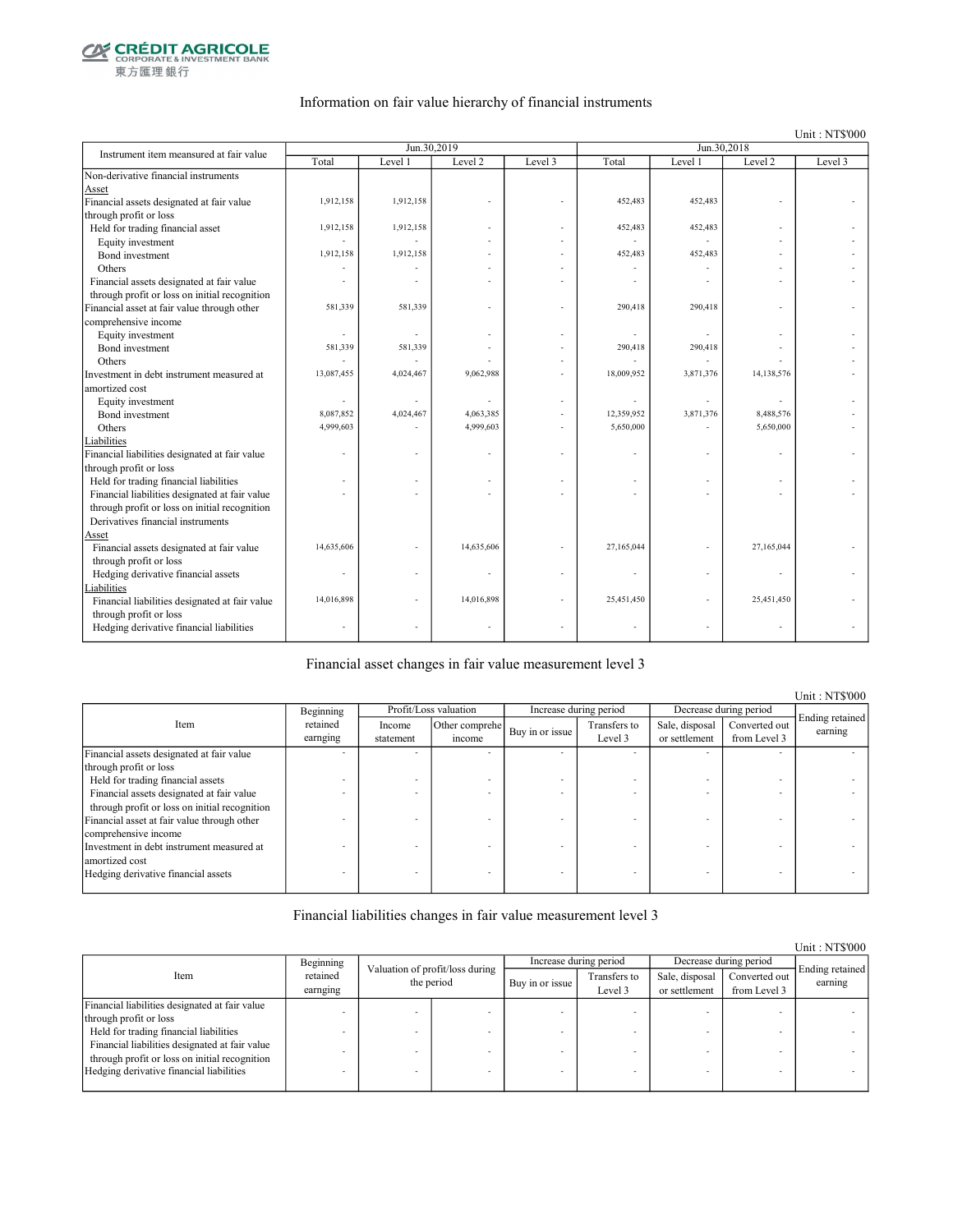

### ASSETS QUALITY

Unit : NT\$'000, %

|                            | Year \ Month                     |                          |                          | Jun.30,2019                                     |                     |                                                | Jun.30,2018              |                          |                                                 |                          |                                                      |
|----------------------------|----------------------------------|--------------------------|--------------------------|-------------------------------------------------|---------------------|------------------------------------------------|--------------------------|--------------------------|-------------------------------------------------|--------------------------|------------------------------------------------------|
| <b>ITEM</b>                |                                  | Overdue<br>Amount        | Loan<br>Amount           | $%$ of<br>Overdue<br>loans<br>to Total<br>loans | Loan loss reserve   | $%$ of<br>Loan loss reserve<br>to Overdue Loan | Overdue<br>Amount        | Loan<br>Amount           | $%$ of<br>Overdue<br>loans<br>to Total<br>loans | Loan loss<br>reserve     | $%$ of<br>Loan loss<br>reserve<br>to Overdue<br>Loan |
| Corporate Finance          | Security                         | $\sim$                   | 77,993                   | $\overline{\phantom{a}}$                        | 305,357             |                                                | $\overline{\phantom{a}}$ | 1,995,856                |                                                 | 515,365                  |                                                      |
|                            | Unsecurity                       | $\overline{\phantom{a}}$ | 35,408,833               |                                                 |                     |                                                |                          | 53,068,814               |                                                 |                          |                                                      |
|                            | Housing Loan                     | ۰                        |                          | $\overline{\phantom{a}}$                        |                     |                                                |                          |                          |                                                 |                          |                                                      |
| Consumer Finace            | Cash card                        |                          |                          | $\overline{\phantom{a}}$                        |                     | <b>NA</b>                                      |                          |                          |                                                 |                          | <b>NA</b>                                            |
|                            | Small credit Loan                |                          | $\overline{\phantom{a}}$ | $\overline{\phantom{a}}$                        |                     | ٠                                              | $\overline{\phantom{a}}$ |                          |                                                 |                          |                                                      |
|                            | Security<br>Others<br>Unsecurity | $\overline{\phantom{0}}$ | $\overline{\phantom{a}}$ | $\overline{\phantom{a}}$                        |                     |                                                |                          | $\overline{\phantom{a}}$ | $\overline{\phantom{a}}$                        | $\overline{\phantom{0}}$ | $\overline{\phantom{a}}$                             |
|                            | Total                            | $\overline{\phantom{a}}$ | 35,486,826               | $\overline{\phantom{a}}$                        | 305,357             |                                                |                          | 55,064,670               |                                                 | 515,365                  |                                                      |
|                            |                                  | Overdue<br>Amount        | A/R<br>Amount            | $%$ of<br>Overdue A/R<br>to Total A/R           | Provision<br>Amount | $%$ of<br>Provision to<br>Overdue Loan         | Overdue<br>Amount        | A/R<br>Amount            | $%$ of<br>Overdue A/R<br>to Total A/R           | Provision<br>Amount      | $%$ of<br>Provision to<br>Overdue<br>Loan            |
| Credit card                |                                  |                          | $\overline{\phantom{0}}$ | $\overline{\phantom{a}}$                        |                     |                                                |                          |                          |                                                 |                          |                                                      |
| Factoring-without recourse |                                  | $\overline{\phantom{a}}$ | 27,075,498               | $\sim$                                          | 270,755             | NA                                             |                          | 25,643,263               |                                                 | 180,199                  | <b>NA</b>                                            |
| Other non-performing loans |                                  | $\sim$                   |                          | $\overline{\phantom{a}}$                        | ٠                   |                                                | $\overline{\phantom{a}}$ | $\overline{\phantom{a}}$ |                                                 | $\overline{\phantom{a}}$ |                                                      |

| r ear<br>Month                                                                    | Jun.30.2019 | 30.2018<br>Jun. |
|-----------------------------------------------------------------------------------|-------------|-----------------|
| . .<br>Loan classified as non-Pass-Due with normal payment after debt negotiation |             |                 |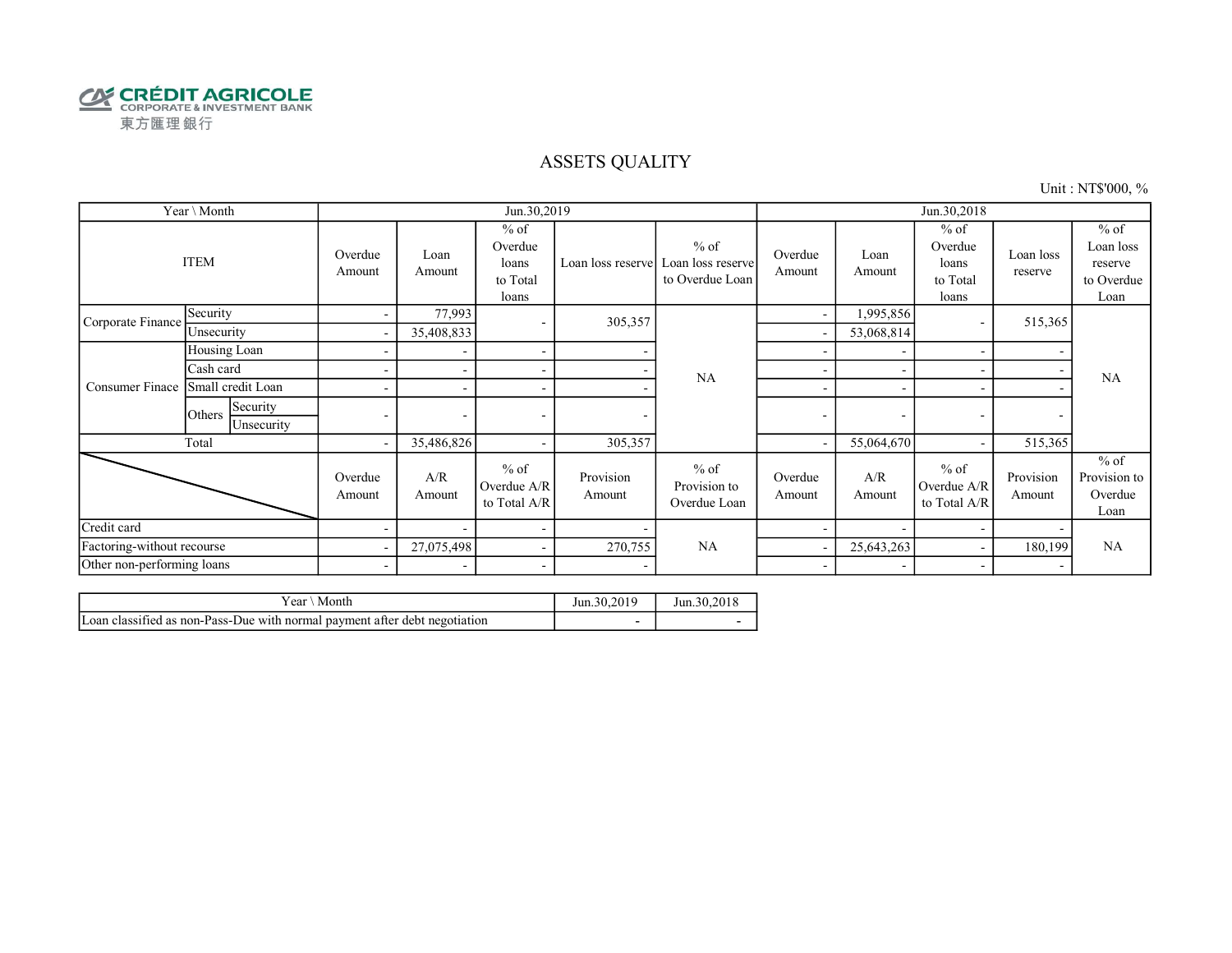

# Credit Exposure Concentration

Unit : NT\$'000, %

| Year \<br>Month |                         | Jun.30,2019                                |               |                                               | Jun.30,2018                 |                                     |               |                                              |  |  |
|-----------------|-------------------------|--------------------------------------------|---------------|-----------------------------------------------|-----------------------------|-------------------------------------|---------------|----------------------------------------------|--|--|
| Ranking         | Group Name              | <b>INDUSTRIAL</b><br><b>CLASSIFICATION</b> | Credit Amount | % of Credit<br>amount to<br>net worth $(\% )$ | Group Name                  | <b>INDUSTRIAL</b><br>CLASSIFICATION | Credit Amount | % of Credit<br>amount to<br>net worth $(\%)$ |  |  |
|                 | <b>Axxxx</b>            | Manufacturing                              | 27,075,498    |                                               | 572% Hxx Hxx                | Manufacturing                       | 18,296,100    | 482%                                         |  |  |
| 2               | <b>Foxxxxx Plxxxxxx</b> | Construction                               | 8,172,267     |                                               | $173%$ Axxxx                | Manufacturing                       | 18,019,888    | 474%                                         |  |  |
| 3               | Hxx Hxx                 | Manufacturing                              | 7,700,000     |                                               | $163\%$ Quxxxx              | Manufacturing                       | 10,528,491    | 277%                                         |  |  |
| 4               | <b>Ctxx</b>             | Manufacturing                              | 5,358,173     |                                               | 113% FOXXXXX PlXXXXXX       | Retail                              | 8,642,103     | 227%                                         |  |  |
| 5               | CXX XXXXX               | Manufacturing                              | 4,520,470     |                                               | 95% Gxx Rx Pxx              | Manufacturing                       | 6,489,426     | 171%                                         |  |  |
| 6               | <b>Fxx Eaxxxx</b>       | Construction                               | 3,842,054     |                                               | $81\%$ Ctxx                 | Manufacturing                       | 5,063,713     | 133%                                         |  |  |
| 7               | Daxxxxx                 | Financial Service                          | 3,500,000     |                                               | 74% COXXXX                  | Construction                        | 4,574,025     | 120%                                         |  |  |
| 8               | Hx Txx                  | Manufacturing                              | 3,175,548     |                                               | 67% Adxxxxxx Sexx Coxxxxxxx | Financial Service                   | 4,478,000     | 118%                                         |  |  |
| 9               | TXXXXX CXXXXX           | Manufacturing                              | 3,038,554     |                                               | 64% Fxx Eaxxxx              | Manufacturing                       | 2,575,875     | 68%                                          |  |  |
| 10              | CXXXX SXXXX             | Manufacturing                              | 2,710,642     |                                               | 57% Hx Txx                  | Manufacturing                       | 2,500,000     | 66%                                          |  |  |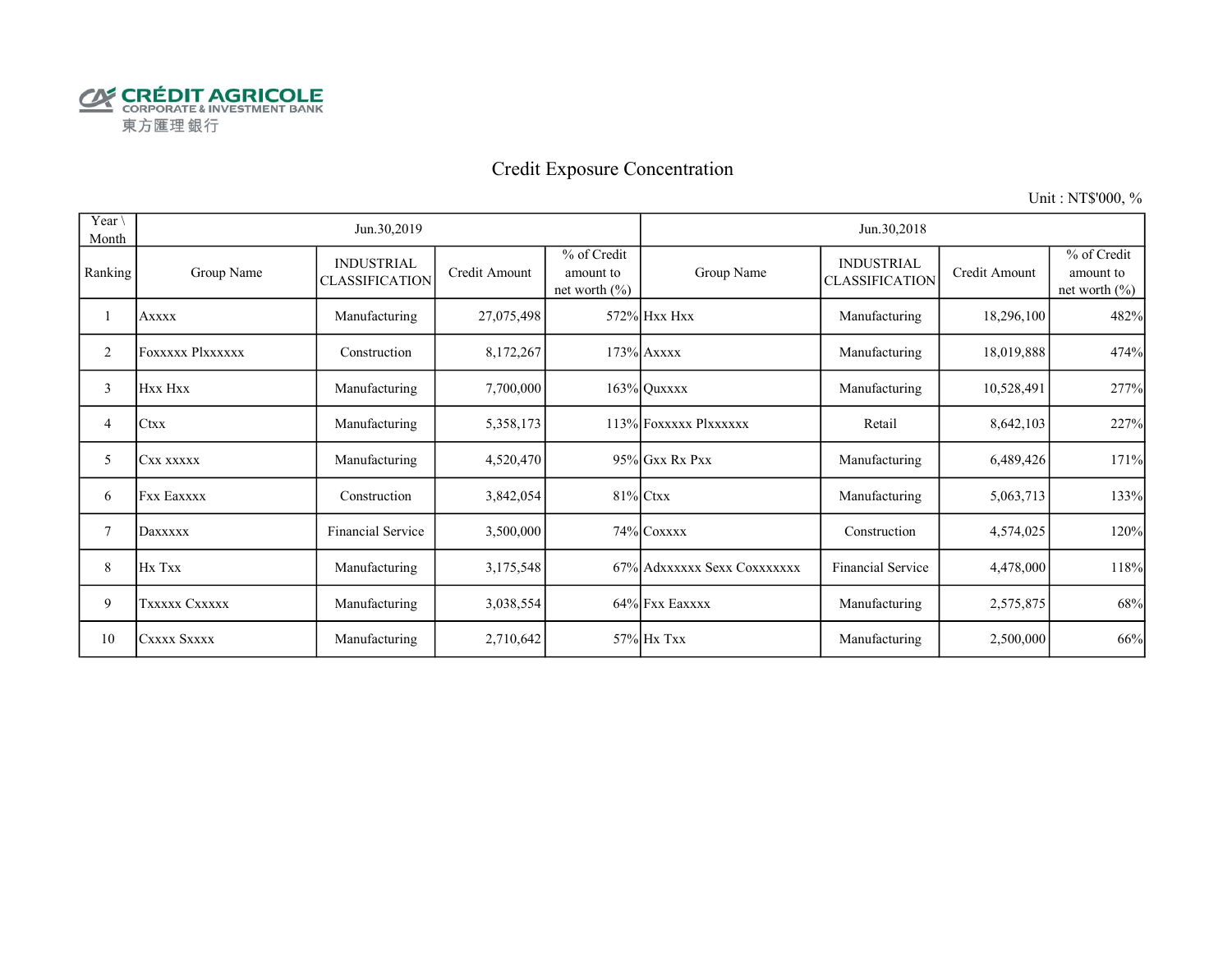

# Interest-Rate Sensitivity - TWD Currency

Jun.30,2019

Unit : NT\$'000, %

| <b>ITEM</b>                                               | $0$ to 90 days                                                   | 91 to 180 days | 181 days to 1 year | over 1 year | <b>TOTAL</b> |  |  |  |  |  |
|-----------------------------------------------------------|------------------------------------------------------------------|----------------|--------------------|-------------|--------------|--|--|--|--|--|
| Sensitive assets                                          | 15,730,798                                                       | 2,066,000      | 13,600,000         | 3,786,187   | 35,182,985   |  |  |  |  |  |
| Sensitive liabilities                                     | 2,097,940                                                        |                | ٠                  | 95,868      | 2,193,808    |  |  |  |  |  |
| Sensitive Gap                                             | 13,632,858                                                       | 2,066,000      | 13,600,000         | 3,690,319   | 32,989,177   |  |  |  |  |  |
| Equity                                                    |                                                                  |                |                    |             | 4,746,251    |  |  |  |  |  |
|                                                           | Ratio of interest-rate sensitive assets to liabili<br>1,603.74 % |                |                    |             |              |  |  |  |  |  |
| Ratio of interest-rate sensitive gap to equity<br>695.06% |                                                                  |                |                    |             |              |  |  |  |  |  |

# Interest-Rate Sensitivity - USD Currency

#### Jun.30,2019

Unit : US\$'000, %

| <b>ITEM</b>                                                      | $0$ to 90 days | 91 to 180 days | 181 days to 1 year | over 1 year | <b>TOTAL</b> |  |  |  |  |
|------------------------------------------------------------------|----------------|----------------|--------------------|-------------|--------------|--|--|--|--|
| Sensitive assets                                                 | 1,108,819      | 1,117          | 150,000            | 133,600     | 1,393,536    |  |  |  |  |
| Sensitive liabilities                                            | 2,159,000      | 146,289        | ٠                  |             | 2,305,289    |  |  |  |  |
| Sensitive Gap                                                    | (1,050,181)    | (145,172)      | 150,000            | 133,600     | (911, 753)   |  |  |  |  |
| Equity                                                           |                |                |                    |             | 2,612        |  |  |  |  |
| Ratio of interest-rate sensitive assets to liabil<br>60.45 %     |                |                |                    |             |              |  |  |  |  |
| $-34,906.32\%$<br>Ratio of interest-rate sensitive gap to equity |                |                |                    |             |              |  |  |  |  |

Note:

 1. Interest-rate sensitive assets or liabilities represent interest bearing assets or interest paying liabilities influenced by the fluctuation of interest rates.

 2. Ratio of interest-rate sensitive assets to liabilities = Interest-rate sensitive assets ÷ Interest-rate sensitive liabilities (i.e. New Taiwan Dollar interest-rate sensitive assets and New Taiwan Dollar interest-rate sensitive liabilities with tenors of less than one year)

3. Interest-rate sensitive gap = Interest-rate sensitive assets  $-$  Interest-rate sensitive liabilities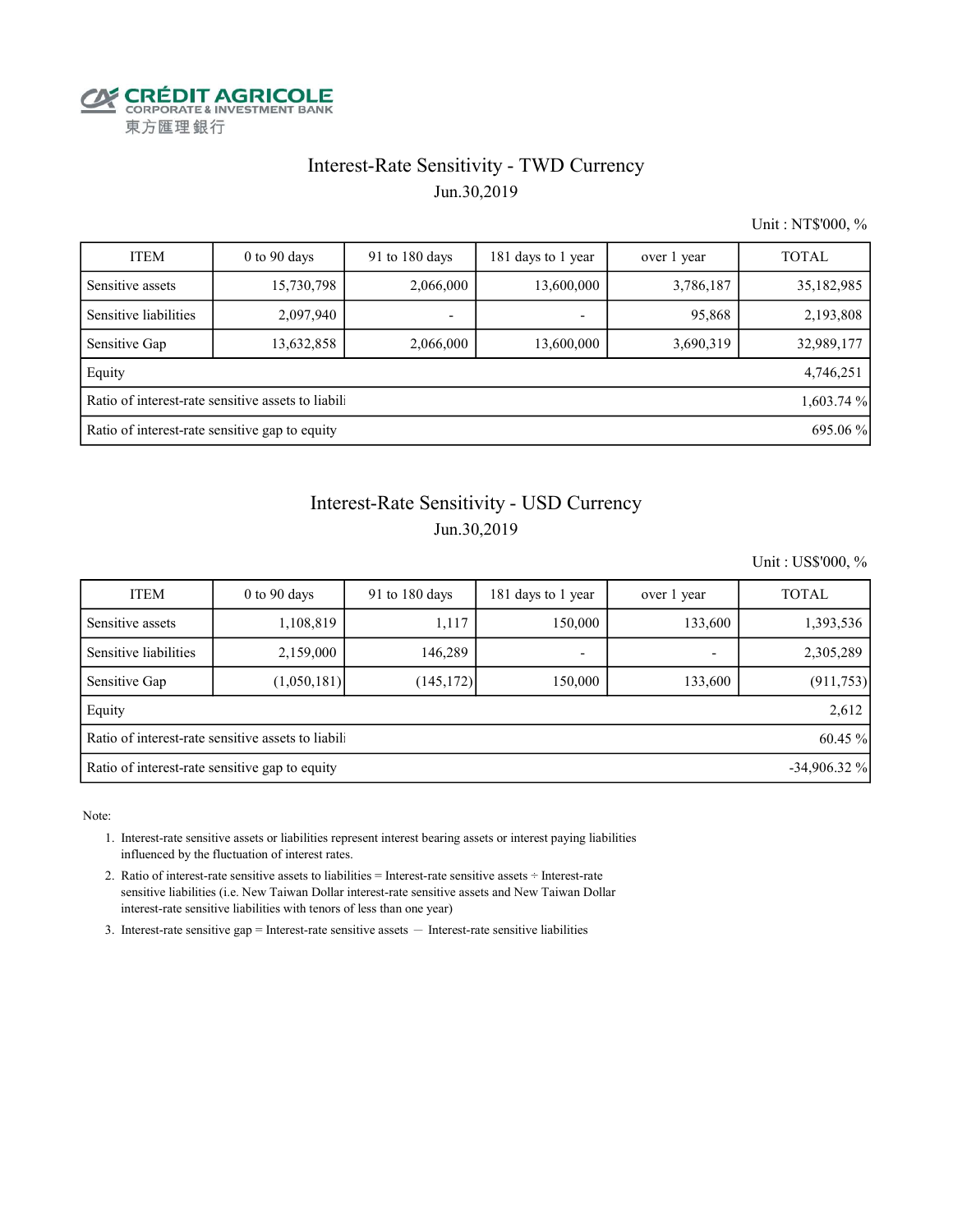

# Ratio of Profitability

Unit : %

| <b>ITEM</b>               |                   | Jun.30,2019 | Jun.30,2018 |  |
|---------------------------|-------------------|-------------|-------------|--|
| Ratio of return on assets | before income tax | 0.38 %      | 0.46%       |  |
|                           | after incometax   | $0.33\%$    | 0.38 %      |  |
| Ratio of return on equity | before income tax | 8.97%       | 12.09 %     |  |
|                           | after incometax   | 7.73 %      | 10.00 %     |  |
| Ratio of net income       |                   | 33.92 %     | 53.95 %     |  |

Note:

- 1. Ratio of return on assets = Income before income tax  $\div$  Average assets
- 2. Ratio of return on equity = Income before income tax  $\div$  Average equity
- 3. Ratio of net income = Income before income tax  $\div$  Total revenue
- 4. Income before income tax is the year-to-date accumulated income.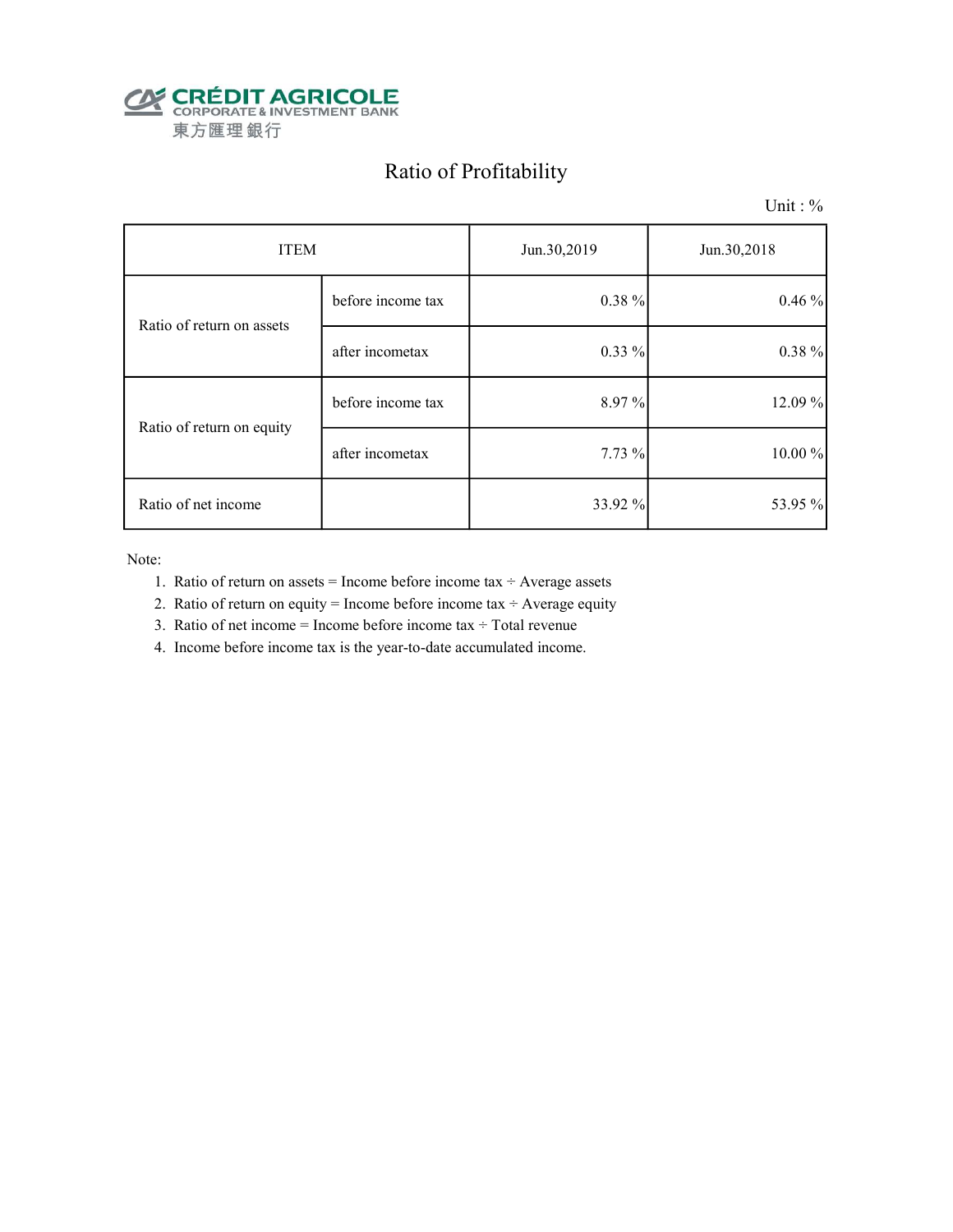

## Analysis of Assets and Liabilities by Maturity Date - TWD Currency Jun.30,2019

Unit : NT\$'000

|             |               | Amount for the remaining period to the maturity date |                 |                |                       |               |  |  |  |  |
|-------------|---------------|------------------------------------------------------|-----------------|----------------|-----------------------|---------------|--|--|--|--|
| <b>ITEM</b> | <b>TOTAL</b>  | $0$ to $30$ days                                     | $31$ to 90 days | 91 to 180 days | 181 days to<br>1 year | over 1 year   |  |  |  |  |
| Assets      | 584,698,098   | 157,222,260                                          | 174,461,755     | 128,670,614    | 98,582,529            | 25,760,940    |  |  |  |  |
| Liabilities | 588, 151, 638 | 126,774,302                                          | 195,489,444     | 142,110,354    | 87,210,606            | 36,566,932    |  |  |  |  |
| Gap         | $-3,453,540$  | 30,447,958                                           | $-21,027,689$   | $-13,439,740$  | 11,371,923            | $-10,805,992$ |  |  |  |  |

Note:

 1. The table includes only New Taiwan Dollar amounts (i.e. excludes assets and liabilities denominated in foreign currency).

## Analysis of Assets and Liabilities by Maturity Date - USD Currency Jun.30,2019

Unit : US\$'000

|             | <b>TOTAL</b> | Amount for the remaining period to the maturity date |                 |                |                       |             |  |  |
|-------------|--------------|------------------------------------------------------|-----------------|----------------|-----------------------|-------------|--|--|
| <b>ITEM</b> |              | $0$ to $30$ days                                     | $31$ to 90 days | 91 to 180 days | 181 days to<br>1 year | over 1 year |  |  |
| Assets      | 26,016,133   | 6,570,002                                            | 7,508,320       | 5,282,049      | 4,033,533             | 2,622,229   |  |  |
| Liabilities | 27,234,997   | 7,879,800                                            | 7,242,723       | 5,538,656      | 3,985,404             | 2,588,414   |  |  |
| Gap         | $-1,218,864$ | $-1,309,798$                                         | 265,597         | $-256,607$     | 48,129                | 33,815      |  |  |

Note:

1. The table includes only U.S. Dollar amounts.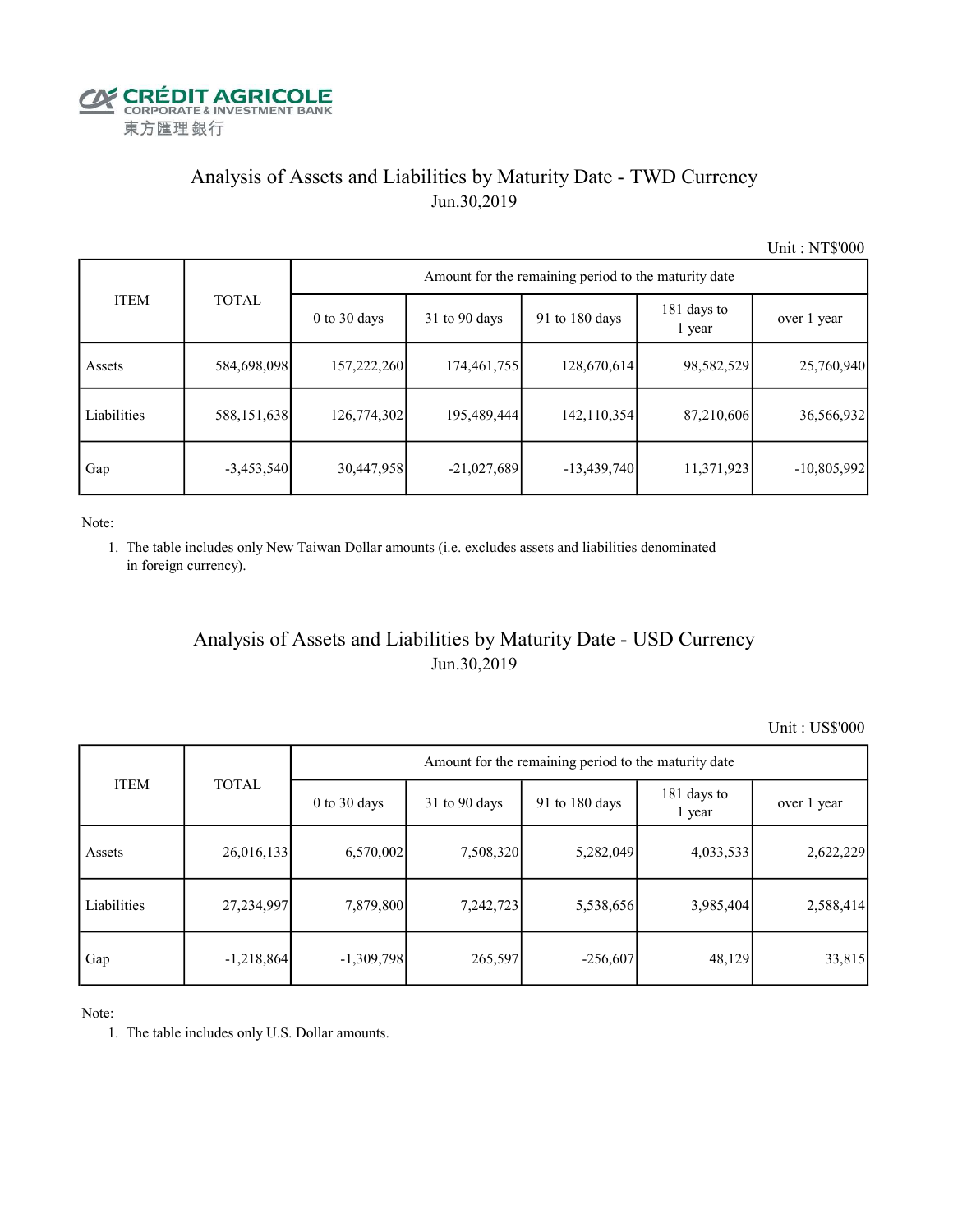**CALEDIT AGRICOLE**<br>
CORPORATE & INVESTMENT BANK<br>
東方匯理銀行

### Sale of Distressed Debt Information Jun.30,2019

1. Transcation information of distressed debt sale Unit: NT\$'000

| Transactio<br>n Date |   | Counterparty   Debt Component   Book Value   Selling Price |   | Gain/loss<br>from<br>disposal | Condition of<br>Agreement | Relationship with<br>counterparty |
|----------------------|---|------------------------------------------------------------|---|-------------------------------|---------------------------|-----------------------------------|
|                      | - |                                                            | - |                               |                           | -                                 |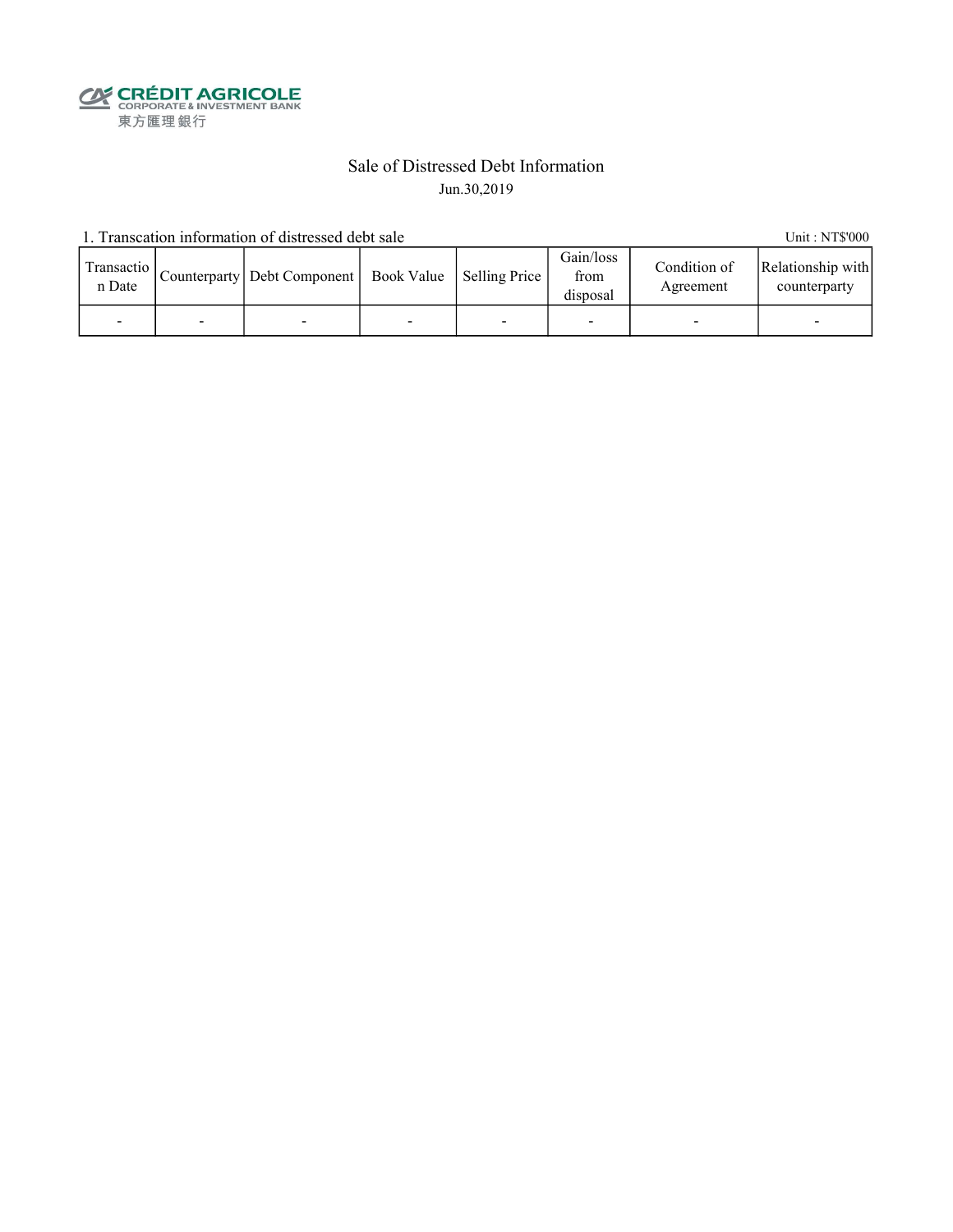

#### Information of reinvestment business Jun.30,2019

Unit : NT\$'000

|                     | Main         |                   |                                  | Stockholdi   Investment<br>Realized |                                   | Conditions of share consolidation between the<br>company and its affiliated companies |                                 |                    |                                 |         |
|---------------------|--------------|-------------------|----------------------------------|-------------------------------------|-----------------------------------|---------------------------------------------------------------------------------------|---------------------------------|--------------------|---------------------------------|---------|
| Investee<br>company | Locatio<br>n | Operating<br>Item | ng ratio in<br>Closing<br>Period | <b>Book</b><br>Value                | Gain/Loss in<br>Current<br>Period | Current number<br>of stock holding                                                    | Pro Forma<br>number of<br>stock | Number<br>of stock | Total<br>Stockholdin<br>g ratio | Remarks |
| -                   |              |                   | -                                | -                                   |                                   |                                                                                       |                                 |                    |                                 |         |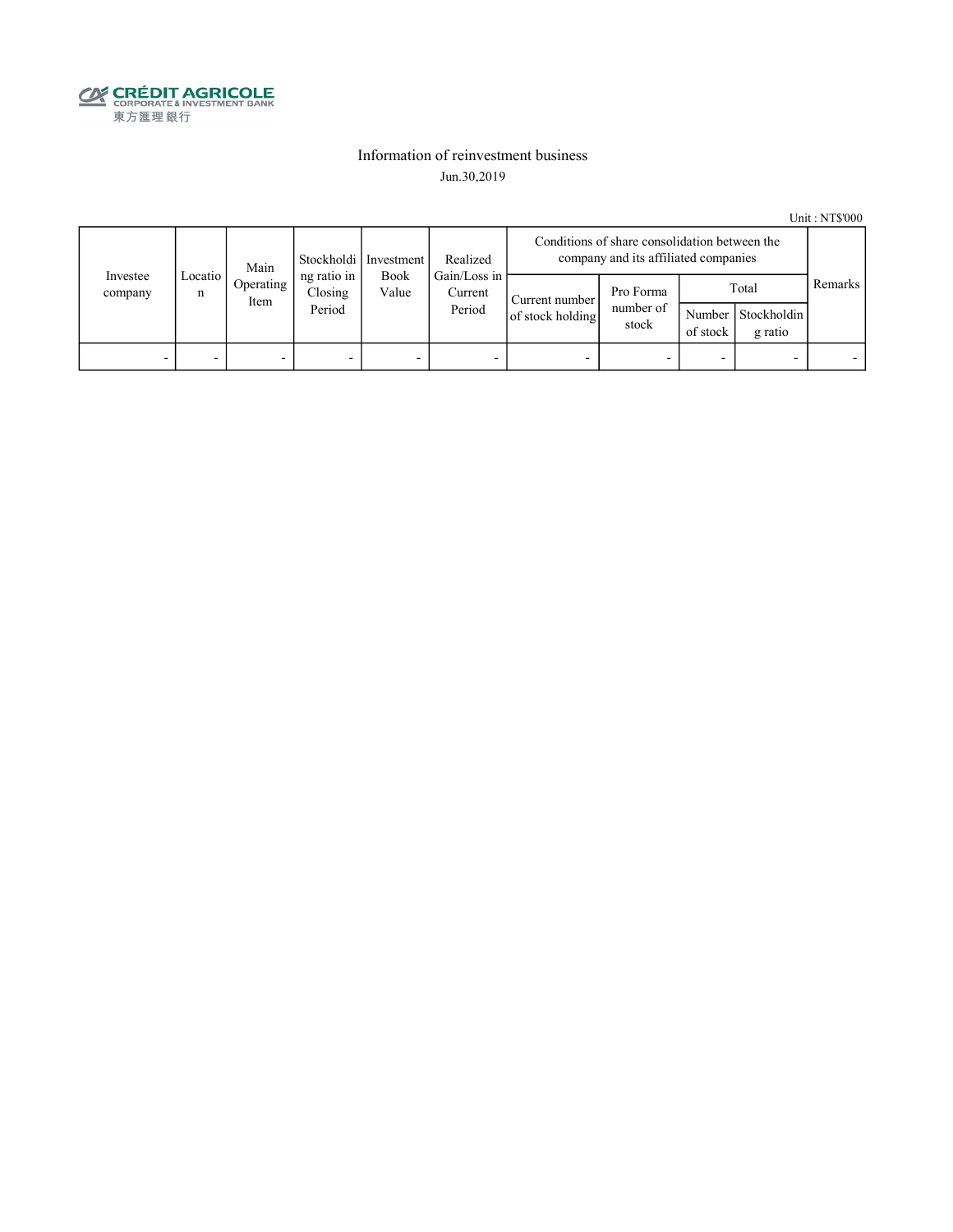

# Ratio of Deposits, Time Deposits and Foreign Currency Deposits to Total Deposits

Unit : NT\$'000, %

|                                | Jun.30,2019  | Jun.30,2018 |  |  |
|--------------------------------|--------------|-------------|--|--|
| Demand deposits                | 3,052,101    | 2,018,928   |  |  |
| % of Demand deposits           | 10.36 %      | 4.07%       |  |  |
| Time deposits                  | 26,413,249   | 47,588,989  |  |  |
| % of Time deposits             | 89.64 %      | 95.93 %     |  |  |
| Foreign currency deposits      | 27, 274, 782 | 46,265,138  |  |  |
| % of Foreign currency deposits | 92.57 %      | 93.26 %     |  |  |

Note:

1. % of Demand deposits = demand deposits  $\div$  total deposits ;

% of Time deposits = time deposits  $\div$  total deposits ;

% of Foreign currency deposits = foreign currency deposits  $\div$  total deposits

- 2. Demand deposits and Time deposits include Foreign currency deposits and Treasury deposits.
- 3. Postal office deposits are excluded.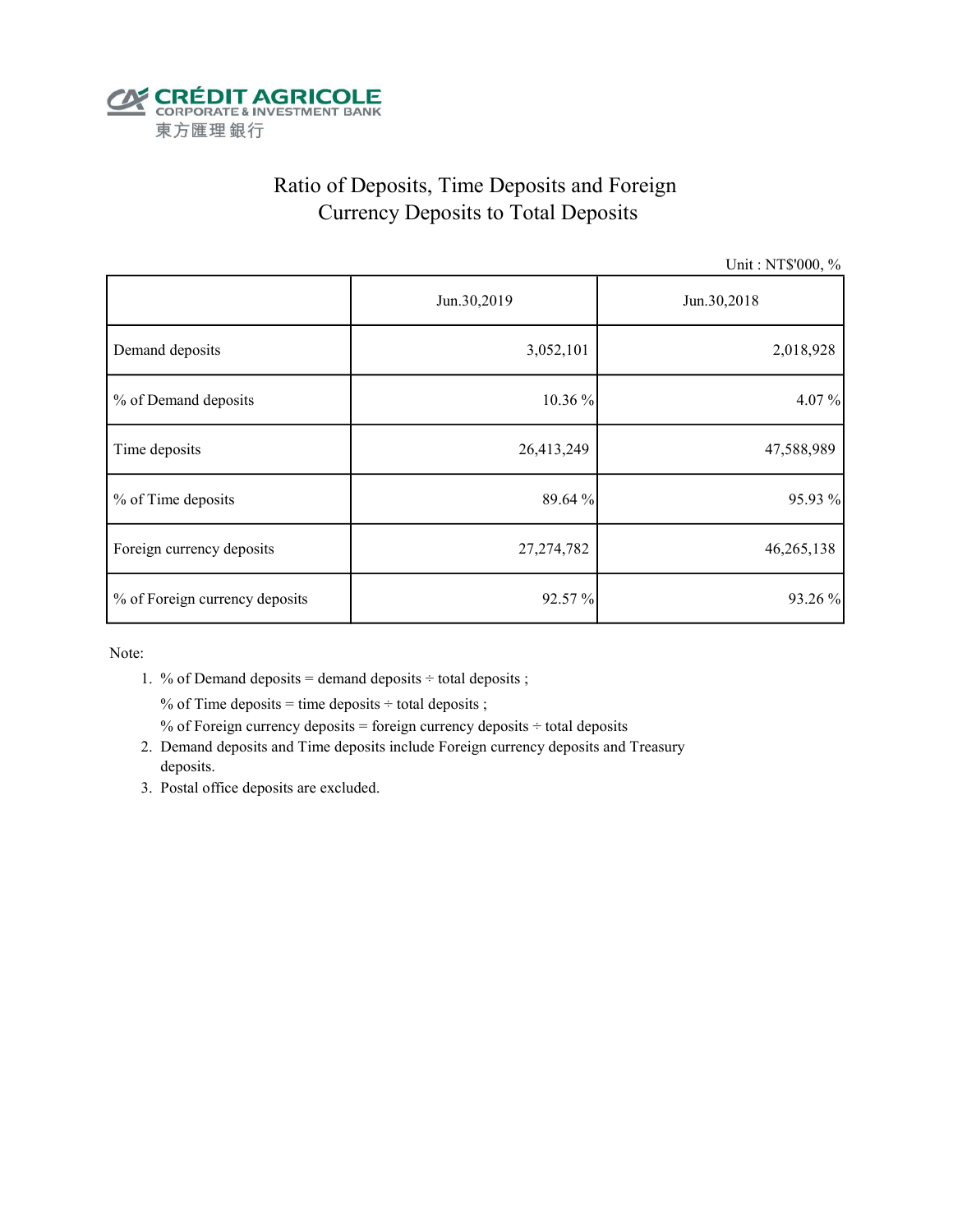

# Ratio of Small and Medium-Size Enterprise (SME) Loans

Unit : NT\$'000, %

|                     | Jun.30,2019 | Jun.30,2018 |
|---------------------|-------------|-------------|
| SME Loans           | -           |             |
| % of SME Loans      | $0.00\%$    | $0.00\%$    |
| Consumer Loans      | -           |             |
| % of Consumer Loans | $0.00\%$    | $0.00\%$    |

Note:

1. % of SME Loans = SME Loans ÷ Total Loans;

% of Consumer Loans = Consumer Loans ÷ Total Loans

 2. Small and Medium-Size Enterprises (SME) are identified according to the definition promulgated by the Banking Bureau.

Employee Loans under Welfare Committee and other individual Consumer Loans.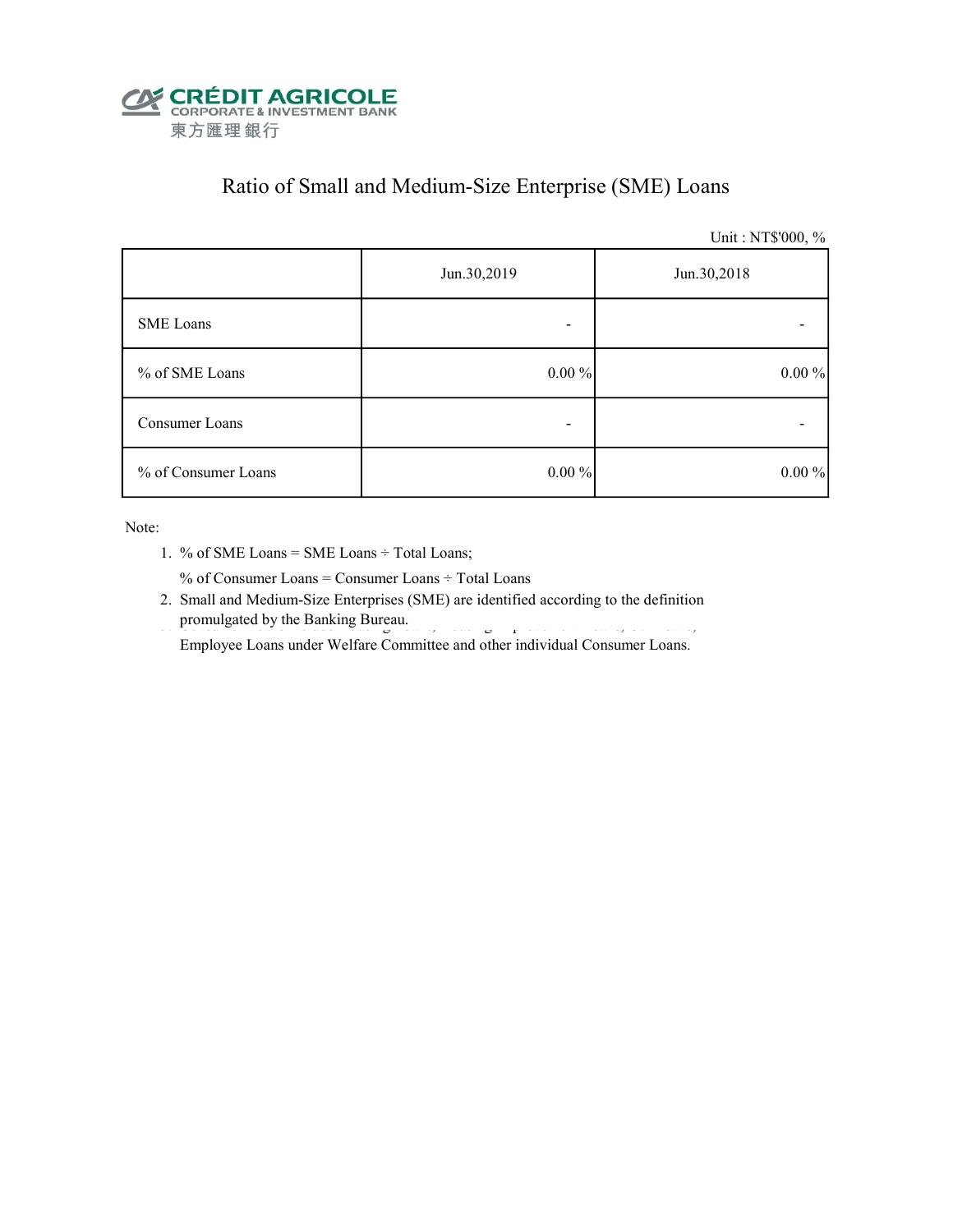

## Interest Bearing Assets and Interest Paying Liabilities

|                                                          |                 |                          |                 | Unit: NT\$'000, %        |  |
|----------------------------------------------------------|-----------------|--------------------------|-----------------|--------------------------|--|
|                                                          | Jun.30,2019     |                          | Jun.30,2018     |                          |  |
| <b>ITEM</b>                                              | Average balance | Average<br>interest rate | Average balance | Average<br>interest rate |  |
| Interest bearing assets                                  | 79,930,604      | $1.63\%$                 | 97,127,420      | $1.57\%$                 |  |
| Due from Central Bank, other branches<br>and other banks | 4,821,044       | 1.31 %                   | 8,372,874       | $0.95\%$                 |  |
| Securities purchased                                     | 16,376,609      | 0.74%                    | 24,702,832      | 0.46%                    |  |
| A/R Forfaiting - without recourse                        | 9,407,578       | 2.95 %                   | 17,725,072      | 2.39 %                   |  |
| Loans, discounted notes and bills                        | 49,325,373      | 1.95 %                   | 46,326,642      | 2.27 %                   |  |
| Interest paying liabilities                              | 157,568,174     | 2.74 %                   | 93,918,515      | 2.08 %                   |  |
| Due to banks and other branches                          | 47,590,799      | 2.43%                    | 49,736,493      | 1.92 %                   |  |
| Deposits (demand deposits, time<br>deposits and NCD)     | 109,977,375     | 2.88 %                   | 44, 182, 022    | 2.27 %                   |  |

Note:

- 1. Average balance is based on daily average balance of interest bearing assets or interest liabilities.
- 2. Interest bearing assets or interest paying liabilities are disclosed in accordance with the chart of accounts or their nature.